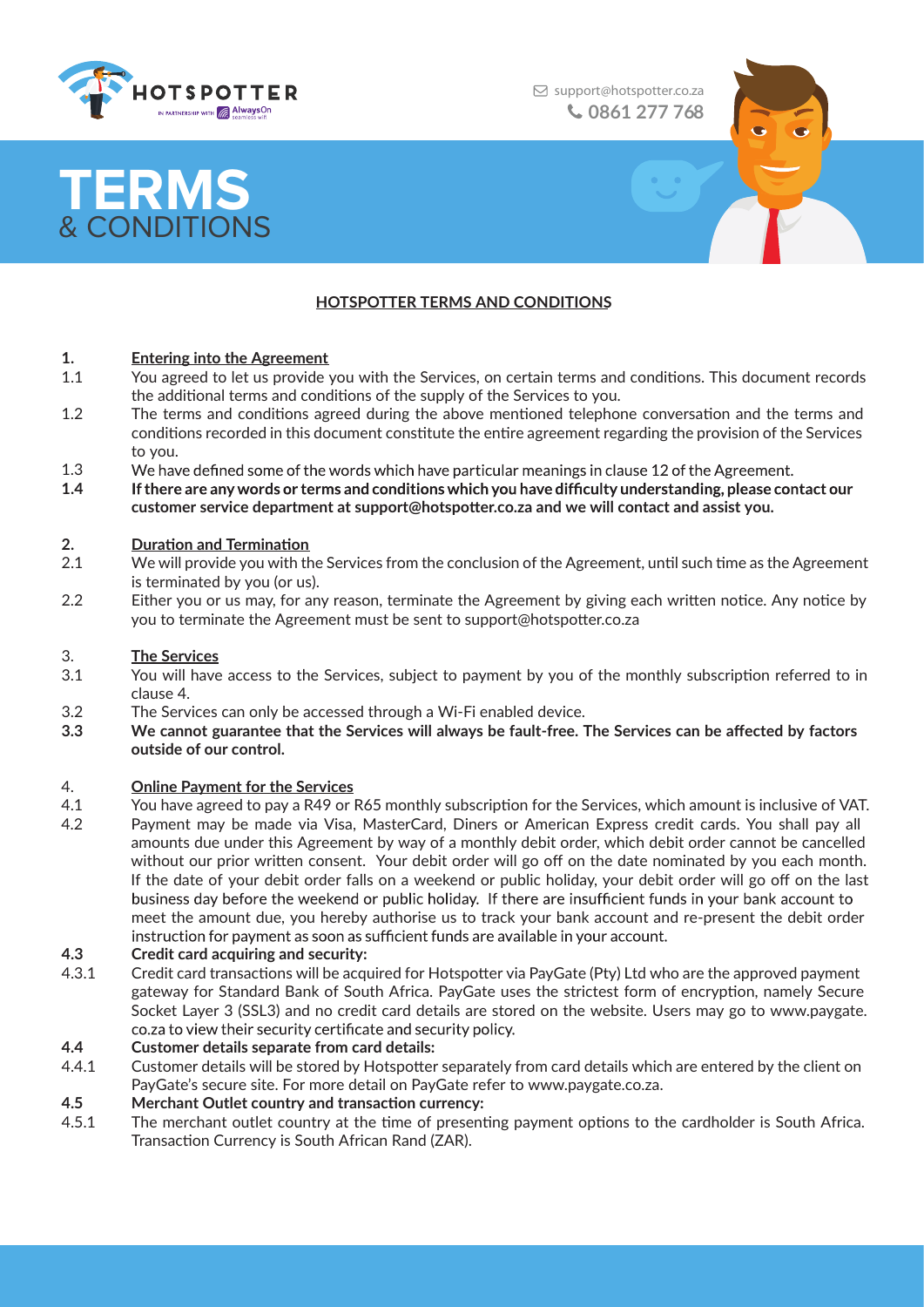

support@hotspotter.co.za **0861 277 76 0861 277 768**

# **TERMS** & CONDITIONS

### 5. **Changes in price**

We reserve the right to increase the Hotspotter charges on an annual basis, provided that such an increase is reasonable.

#### 6. **Failure to pay for the Services**

If you do not pay for the Services in full and on time, via the debit order, you will be in breach of the Agreement and we may cease providing you with the Services, and can implement the provisions of clause 10.

#### 7. **Vouchers**

- 7.1 This clause 7 shall apply to all voucher holders.
- 7.2 A voucher will offer you full access to the Hotspotter service for the period specified on your voucher only. If no period is specified on the voucher you can call us on 0861 277 768 or email us at support@hotspotter. co.za and we will supply you with the access period applied to your voucher code.
- 7.3 The Vouchers may only be redeemed at www.hotspotter.co.za.
- 7.4 A Voucher is valid for only 36 months from the date that the Voucher is created and a Voucher cannot be redeemed once the 36 month period has elapsed.
- 7.5 Expired Vouchers will not be refunded or replaced.
- 7.6 Only 1 Voucher may be used at any one time.
- 7.7 Vouchers cannot be exchanged for money and are non-refundable.

#### 8. **Complaints**

We have a complaints department which is used to resolve disputes when they first arise. If you have a complaint, please contact the customer service department at support@hotspotter.co.za

#### 9. **Information and disclosure**

- **9.1 In entering into the Agreement with you and providing the Services to you, we will come into possession of information pertaining to you. Insofar as it is permissible in law, and save for your banking details, we will hold that information as our own and will be entitled to disclose it to such third parties as we deem appropriate.**
- 9.2 You warrant and guarantee that all information supplied to us is true and correct.
- 9.3 Should your address, or any other information which you have given to us, change you must inform us of the change immediately in writing to support@hotspotter.co.za

#### 10. **Indemnity and waiver**

- 10.1 **You indemnify us, our employees and agents against any loss or damage which any person (including ourselves) may suffer arising directly or indirectly from the Agreement, the accessing of the Website and the provision of the Services.**
- 10.2 **To the extent permitted by law, we exclude and you waive all liability against us, our employees and agents, for any direct, indirect or consequential loss, costs, expenses or damage incurred by you or anyone else, whether in common law, in terms of statute or otherwise arising directly or indirectly from the Agreement, the accessing of the Website and the provision of the Services, save for instances of gross negligence on our part.**

#### 11. **Breach.**

- 11.1 In the event that you breach the Agreement we have the right to:
- 11.1.1 Enforce the Agreement; or
- 11.1.2 Terminate the Agreement.